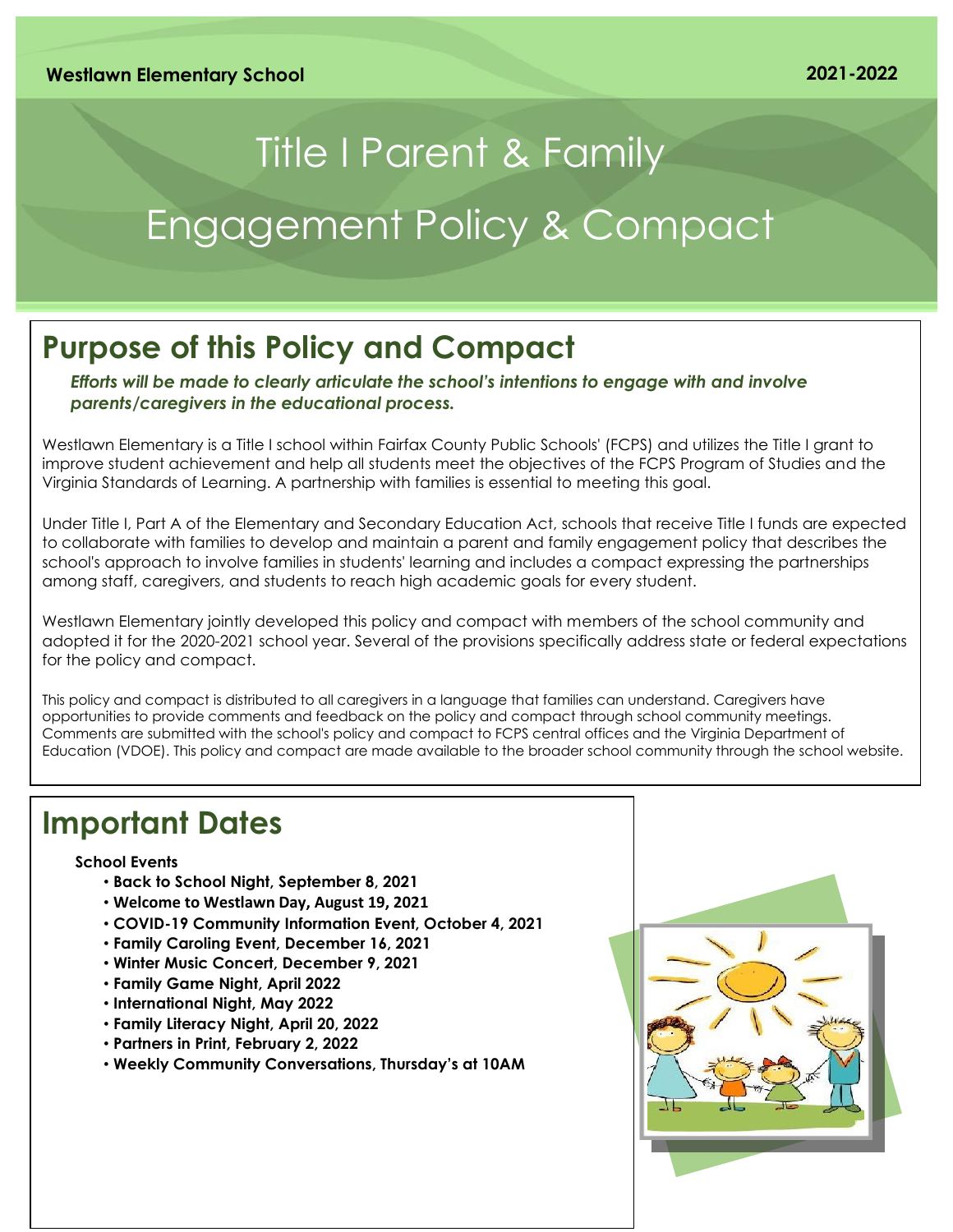## **Building Capacity for Engagement**

*Efforts will be made to ensure parents/caregivers are actively involved in the development, implementation, monitoring, and evaluation of the school's Title I program, including the following:*

- Provide family members a voice in decision-making on committees, such as PTA activities, Book Fairs, and School Innovation and Improvement Plan.
- Engage caregiver input when developing the School Improvement and Innovation Plan (SIIP), Comprehensive Needs Assessment, the Title I Parent and Family Engagement Policy and Compact and plans for use of Title I family engagement funding.
- $\Diamond$  Seek feedback from families on programs within the SIIP, offer multiple methods for caregivers to submit comments about programs they may not find satisfactory, and submit any such comments with SIIP to FCPS central offices.
- Invite family members to help in organizing and executing a variety of school events to build collective ownership, such as cultural arts programs, author series, and wellness activities.
- Provide opportunities for caregivers to volunteer within the school in various ways, such as outdoor classroom (courtyard development), K-6 events such as Readers Theatres, Teas, Career Day, VA History, International Night, and Westlawn Day.
- Encourage families to take part in the annual evaluation of the division-level Title I parent and family engagement policy in order to identify:
	- barriers to greater family participation,
	- ways to help family members be better able to assist in student learning, and

### **Effective Communication with Parents**

strategies to support successful school and family interactions.

*Efforts will be made to ensure parents/caregivers receive meaningful communication in a timely manner, including the following:*

- Use multiple methods of communication to families such as weekly electronic newsletters, school website, and conferences.
- Encourage all caregivers to attend an annual meeting on October 21, 2020 offered at 10:00AM and 6:00PM to share information about Title I services, explain Title I grant requirements, and inform families of their right to be involved in the school. Please choose the time most conducive to your families' schedule.
- Share school and student performance data with families in ways that seek their ideas about how to improve performance toward Virginia's challenging academic standards, such as PTA meetings and the principal's newsletter translated into Vietnamese and Spanish.
- $\Diamond$  Provide opportunities throughout the year for families to better understand the school's goals for students and find ways to improve student learning by parent/student workshops, Partners in Print, Family Reading, Math, and Science Nights.
- Maintain resources for caregivers to review student assignments and ongoing communication about student work, such as conferences, grade-level newsletters, curriculum guides and interims.
- Provide ongoing feedback on student progress through quarterly progress reports that show specific areas of proficiency and areas for continued growth.
- Hold parent-teacher conferences for all students at least annually in the fall and more often, as needed.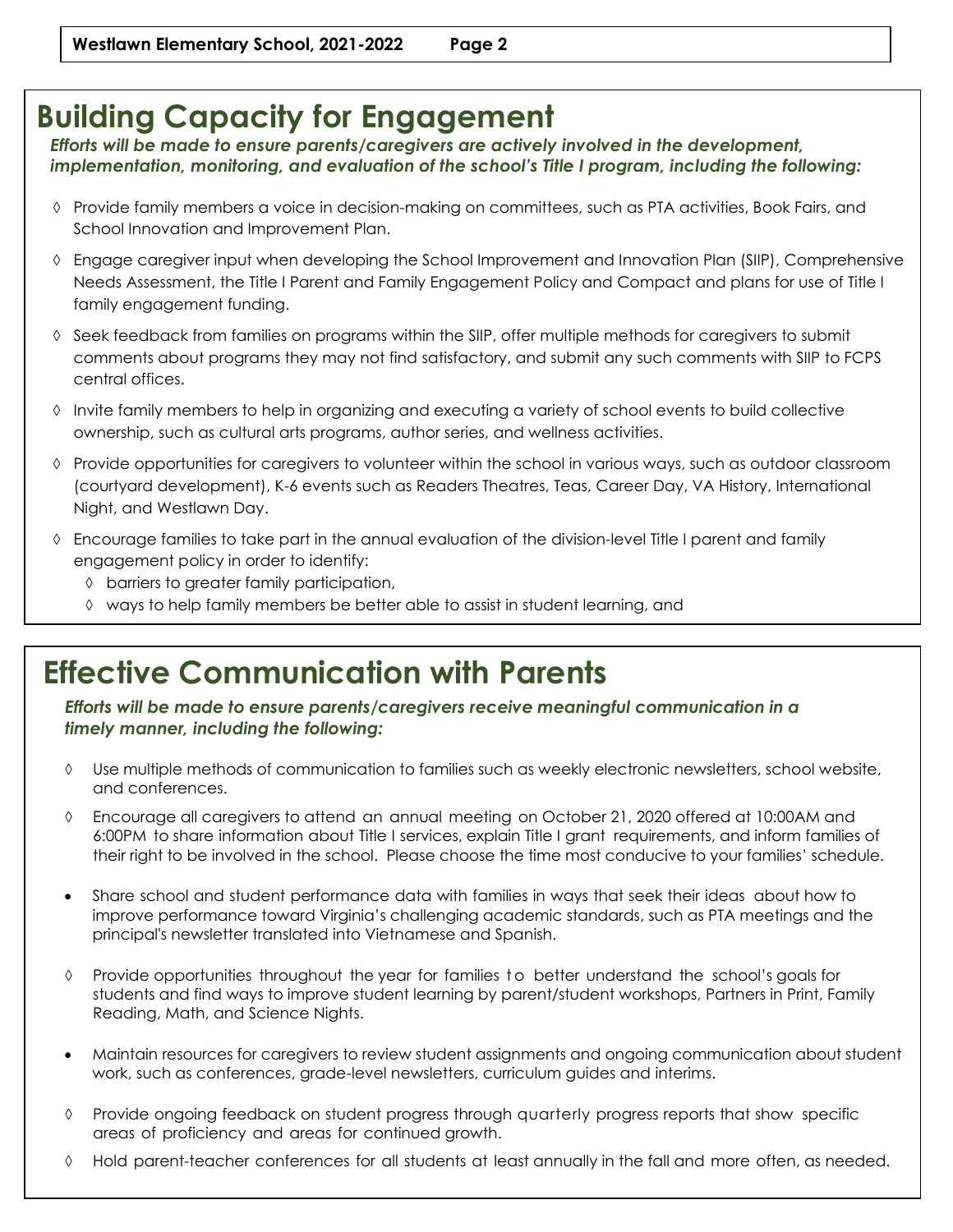**Westlawn Elementary School, 2021-2022 Page 3**

### **Shared Responsibilities for High Academic Achievement**

*Efforts will be made to ensure parents/caregivers receive materials, training, and benefits from school partnerships with social and academic services, community-based organizations, and businesses, including the following:*

- Hold workshops connecting caregivers to tools and resources.
- Offer regular opportunities for families to learn directly from school staff about the school's academic, behavioral, and social programming through school wide behavior management practices, Positive Behavior Supports, and workshops.
- Encourage participation in family learning events where caregivers learn strategies to support their child's learning at home and have a chance to practice those strategies with their child, such as Partners in Print, Early Literacy Initiative, and Family Nights for reading, math, and writing.
- Provide ongoing access to resources in the school, such as Dad's Parenting Group.
- Provide mentors for students.
- Provide opportunities to donate and access supplies donated by others, such as churches, business partners, SCA Officers job shadowing, and financial support for families.
- Leverage partnerships with local businesses and organizations to enhance school programs and events.
- Support parents in accessing county and community resources.
- Offer outreach and training for targeted families, such as the Family Literacy program, Hispanic Early Family Literacy and Leadership Development, and Home Instruction for Parents of Preschool Youngsters (HIPPY).

### *Welcoming All Families*

*Efforts will be made to ensure that all parents/caregivers are welcomed and provided opportunities to actively engage within the school, including the following:*

- Create a welcoming atmosphere at the school with childcare for PTA and other school activities and home meetings with small groups to answer school-related questions.
- $\Diamond$  Provide interpretation services for parent-teacher conferences, workshops, and meetings.
- Translate or provide interpretation of all school documents and communication to make them accessible in the caregiver's preferred correspondence language and for those with vision or hearing impairments.
- $\Diamond$  Support two-way communication between families and staff through assistance of a parent liaison.
- $\Diamond$  Expand access for family participation in informational meetings and learning sessions.